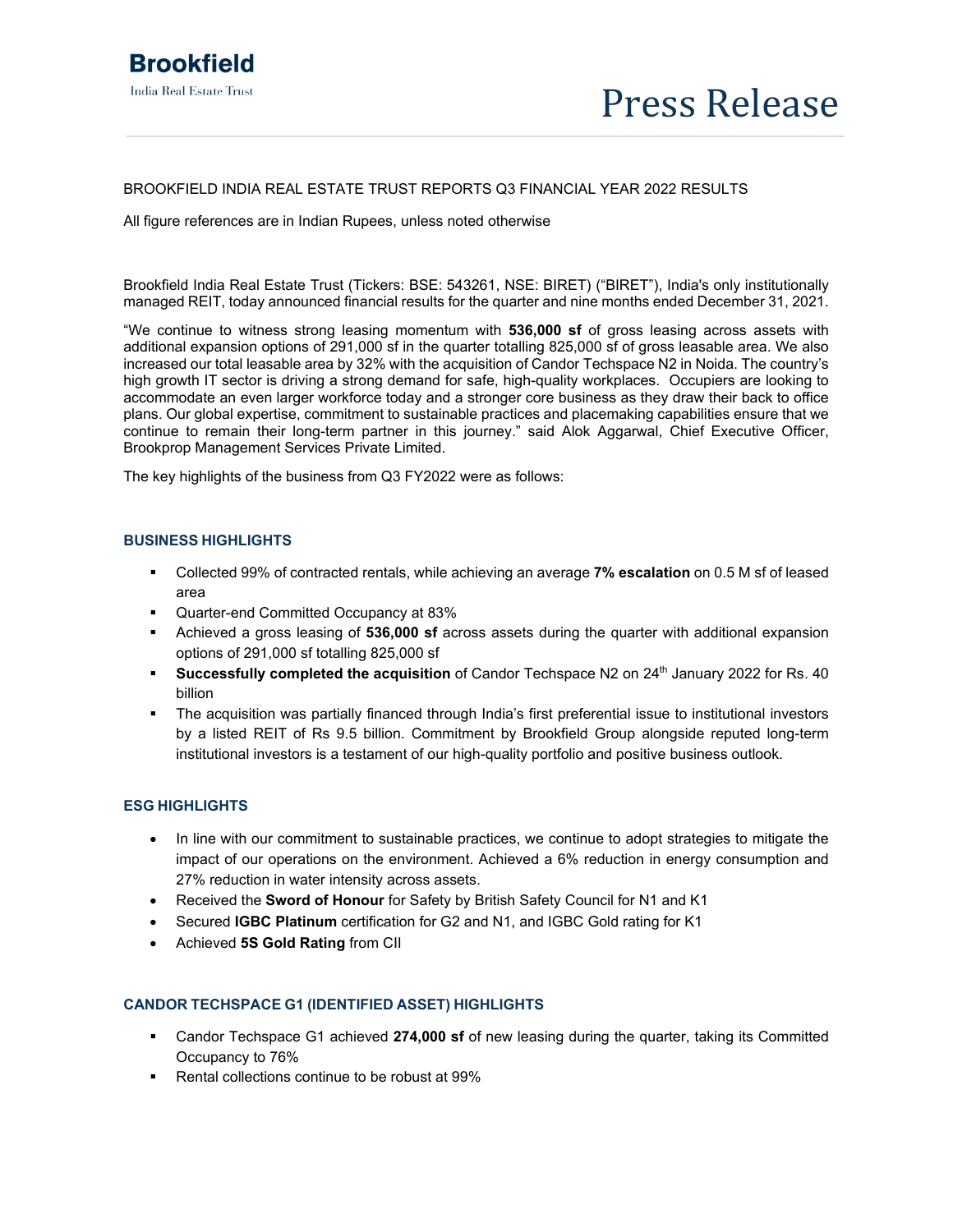### **FINANCIAL HIGHLIGHTS**

- Planned distribution of Rs 1.5 billion (**Rs 5.00 per unit**) this quarter, with 34% of distributions tax free for unit holders. Total cumulative distribution of **Rs 17.00 per unit** since listing
- Generated NDCF of Rs 1.4 billion (**Rs 4.74 per unit**) for the quarter, totalling Rs. 5.3 billion (**Rs 17.59 per unit**) since listing
- Achieved a **~40 bps** reduction in borrowing costs and continue to maintain a strong balance sheet with **33%** loan-to-value ratio post N2 Acquisition
- Income from Operating Lease Rentals at Rs 1.4 billion (4.3% decrease over Q3 FY2021) and Net Operating Income at Rs 1.5 billion (7.7% decrease over Q3 FY2021) with an expected pick up in subsequent quarters driven by the new leases contracted in Q3 FY2022

# **ABOUT BROOKFIELD INDIA REAL ESTATE TRUST**

Brookfield India Real Estate Trust is India's only institutionally managed REIT, comprising of five large campus format office parks located in key gateway markets of India – Mumbai, Gurgaon, Noida, and Kolkata. The BIRET portfolio consists of 18.6 M sf comprising 13.9 M sf of completed area, 0.2 M sf of under construction area and 4.4 M sf of future development potential. BIRET has rights to acquire a further 3.7 M sf and rights of first offer on an additional 6.7 M sf, both currently owned by members of the Brookfield Group.

BIRET is sponsored by an affiliate of Brookfield Asset Management Inc, one of the world's largest alternative asset managers and investors, with approximately US\$650 billion of assets under management, across real estate, infrastructure, renewable power, private equity and credit strategies and has a global presence across more than 30 countries.

The quality of assets owned by BIRET together with the sponsor group's expertise in owning and operating assets over several years makes it the preferred "landlord of choice" for tenants.

### **CONTACT DETAILS**

Reema Kundnani Email reema.kundnani@brookfieldproperties.com; Mobile No +91-9967556572

#### **INVESTOR MATERIAL AND CONFERENCE CALL DETAILS**

BIRET has released information on the results and performance for the quarter and nine months ended December 31, 2021, which includes (i) unaudited condensed standalone and unaudited condensed consolidated financial statements of BIRET, (ii) an investor update presentation. All these materials are available on our website at https://www.brookfieldindiareit.in/financial-updates/#results, under the "Investors" section. BIRET will host a conference call on February 14, 2022 at 3 pm IST to discuss the results.

### **DISCLAIMER**

This press release is prepared for general information purposes only without regards to specific objectives, financial situations or needs of any particular person. It comprises information given in summary form and neither purports to be complete nor guarantees that such information is true and accurate and should not be considered as a recommendation to any person to purchase / subscribe to any units, debentures, bonds or any other securities / instruments issued or proposed to be issued by BIRET (BIRET Securities). Further, this